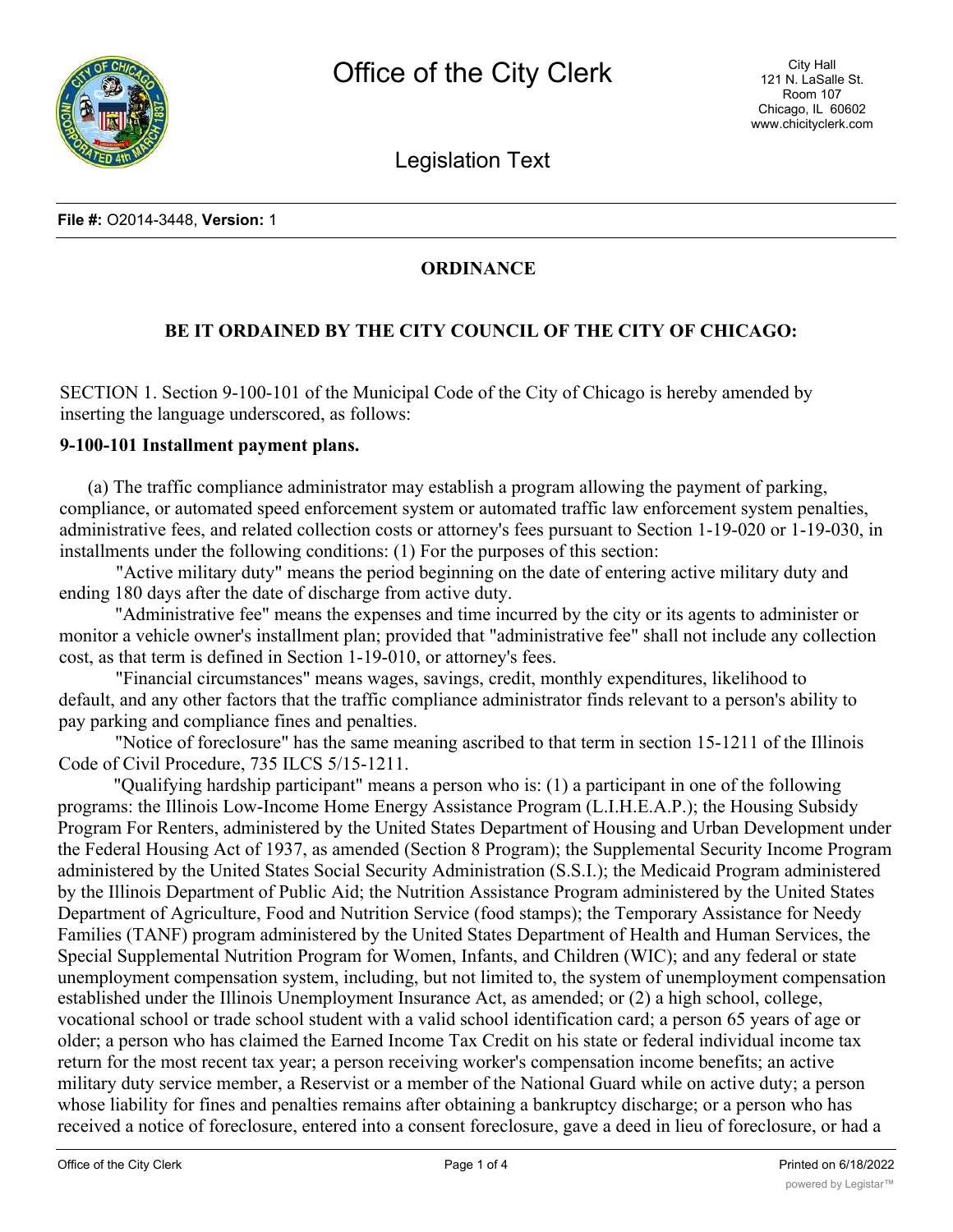judgment of foreclosure entered, on his primary residence within three years prior to the date of the application for an installment plan pursuant to this section.

"Primary residence" means a residential dwelling unit which is owner-occupied.

"Students" means (i) enrolled attendees of a high school, college, vocational school or trade school and (ii) persons who have graduated from a high school, college, vocational school or trade school no more than 180 days prior to applying for an installment plan.

(2) (A) Except as provided in paragraph (B) of this subsection, an installment plan may not have a scheduled duration of more than 6 months, and shall require one payment due per month on a day specified in the executed plan.

(B) (I) Except as otherwise provided in subparagraphs (II) and (III) of this paragraph (a)(2) (B), the duration may exceed 6 months but may not exceed 12 months for installment plans negotiated and executed for: (i) vehicle owners whose maximum amount of combined liability for parking, compliance, administrative fees, and any related collection costs and attorney's fees pursuant to Section 1-19-020 or Section 1-19-030 exceeds \$500.00; or (ii) vehicle owners who are qualifying hardship participants.

II) If the monthly installments during, a 12-month period would exceed \$100 per month and the traffic compliance administrator or his designee determines that the registered owner's financial circumstances warrant extending the plan, the traffic compliance administrator may negotiate and execute plans up to 24 months;

III) If the monthly installments during a 12-month period would exceed \$200 per month and the traffic compliance administrator or his designee determines that the registered owner's financial circumstances warrant extending the plan, the traffic compliance administrator may negotiate and execute plans up to 36 months;

IV) An administrative fee equal to the costs incurred by the city to administer the installment plan shall be charged to the vehicle owner; provided that such administrative fee shall be waived if the vehicle owner: (i) is a qualifying hardship participant; or (ii) has been assessed collection costs and attorney's fees pursuant to Section 1-19-020 or Section 1-19-030.

(3) The minimum initial payment under any installment plan shall be:

A) For a vehicle owner who is a qualifying hardship participant;

i) if the owner's vehicle is not impounded or immobilized at the time the owner enters into the installment plan, no greater than 25 percent of the vehicle owner's combined liability for parking, compliance, and automated speed enforcement system or automated traffic law enforcement system fines and penalties, plus accrued penalties and fees under Section 9-100-120(h) and for immobilization, impoundment, towing and storage to date; or

ii) if the owner's vehicle is impounded or immobilized at the time of entering into the installment plan, the lesser of \$250.00 or 25% of the owner's combined liability for parking, compliance, and automated speed enforcement system or automated traffic law enforcement system fines and penalties, plus accrued penalties and fees under Section 9-100-120(h) and for immobilization, impoundment, towing and storage to date.

B) For all other vehicle owners prior to vehicle immobilization or impoundment, the greater of \$500.00 or 25 percent of the vehicle owner's combined liability for parking, compliance, and automated speed enforcement system or automated traffic law enforcement system fines and penalties, plus accrued penalties and fees under Section 9-100-120(h) and for immobilization, impoundment, towing and storage to date;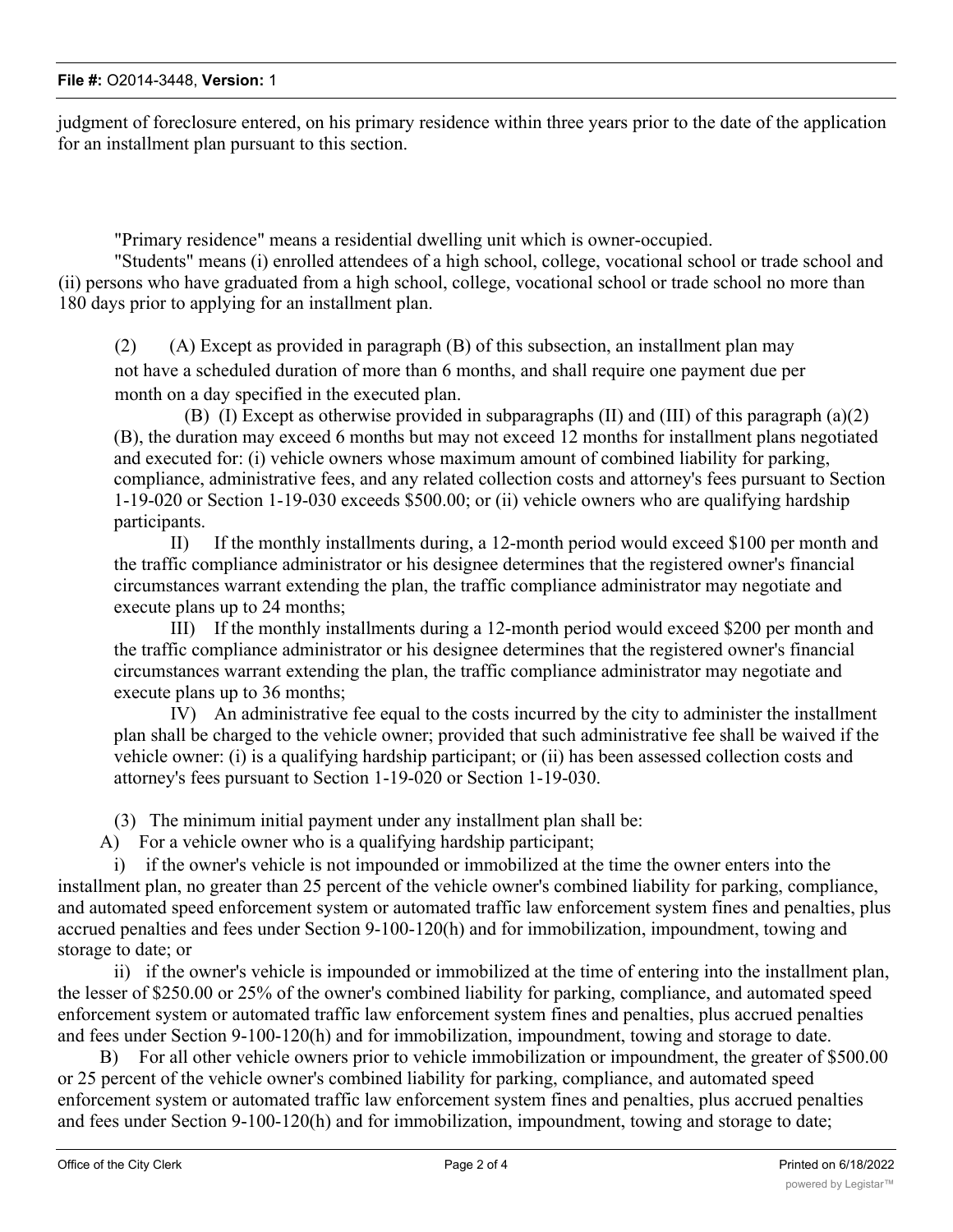provided, however, that for vehicle owners whose maximum amount of combined liability for parking, compliance, and automated

camera fines and penalties does not exceed \$500.00, the minimum initial payment shall be 50 percent of the vehicle owner's combined liability for parking, compliance, and automated camera fines and penalties, plus accrued penalties and fees under Section 9-100-120(h) and for immobilization, impoundment, towing and storage to date.

(C) For all other vehicle owners after vehicle immobilization or impoundment, the greater of \$750.00 or 50 percent of the vehicle owner's combined liability for parking, compliance, and automated speed enforcement system or automated traffic law enforcement system fines and penalties, plus accrued penalties and fees under Section 9-100-120(h) and for immobilization, impoundment, towing and storage to date.

4) Required installment payments after the initial payment shall be substantially equal, unless the traffic compliance administrator determines, based on a review of the vehicle owner's finances, that installments in different amounts will be more effective in paying off the total indebtedness;

5) If the vehicle owner fails to make all required payments in a timely manner, the vehicle owner's motor vehicle shall be subject to immobilization or impoundment and the vehicle owner shall be liable for the outstanding balance plus an additional penalty of \$100.00.

6) Every installment plan shall be in a form prescribed by the traffic compliance administrator, and shall state the total indebtedness, the amount of the initial installment, the amount of each subsequent installment and the date each is due, the penalty for delinquency under the installment plan, and such other provisions as the traffic compliance administrator may determine. The installment plan shall also require the vehicle owner to pay every parking violation fine, every compliance fine, and automated camera fine that becomes final during the term of the installment plan. The initial installment shall be paid when the plan is executed. Upon execution of the agreement and payment of the initial installment, and as long as the vehicle owner is in compliance with the installment plan, the vehicle owner's vehicles shall not be subject to immobilization and impoundment for failure to pay the parking, compliance, and automated camera fines and penalties described in the installment.

b) The following vehicle owners are not eligible for an installment plan under subsection (a) of this section:

1) An owner whose vehicle is impounded by the city under any other chapter of this Code;

2) An owner who has negotiated an installment plan and has not performed every act required by him under the plan.

c) Nothing in this section shall be construed as prohibiting a vehicle owner from voluntarily making an initial minimum payment or monthly installment payment in an amount greater than provided in this section.

d) At the request of a vehicle owner, the traffic compliance administrator may approve amendments to an installment plan to include liabilities incurred by the vehicle owner since the date of executing the original installment plan. These subsequent liabilities may be already adjudicated, or the vehicle owner may sign a waiver of defenses, in a form approved by the corporation counsel, for the purpose of having the liabilities included in the installment plan. If the inclusion of the subsequent liabilities would raise the vehicle owner's monthly payment above the maximum amount provided in either subparagraph (a)(2)(B)(I) or subparagraph